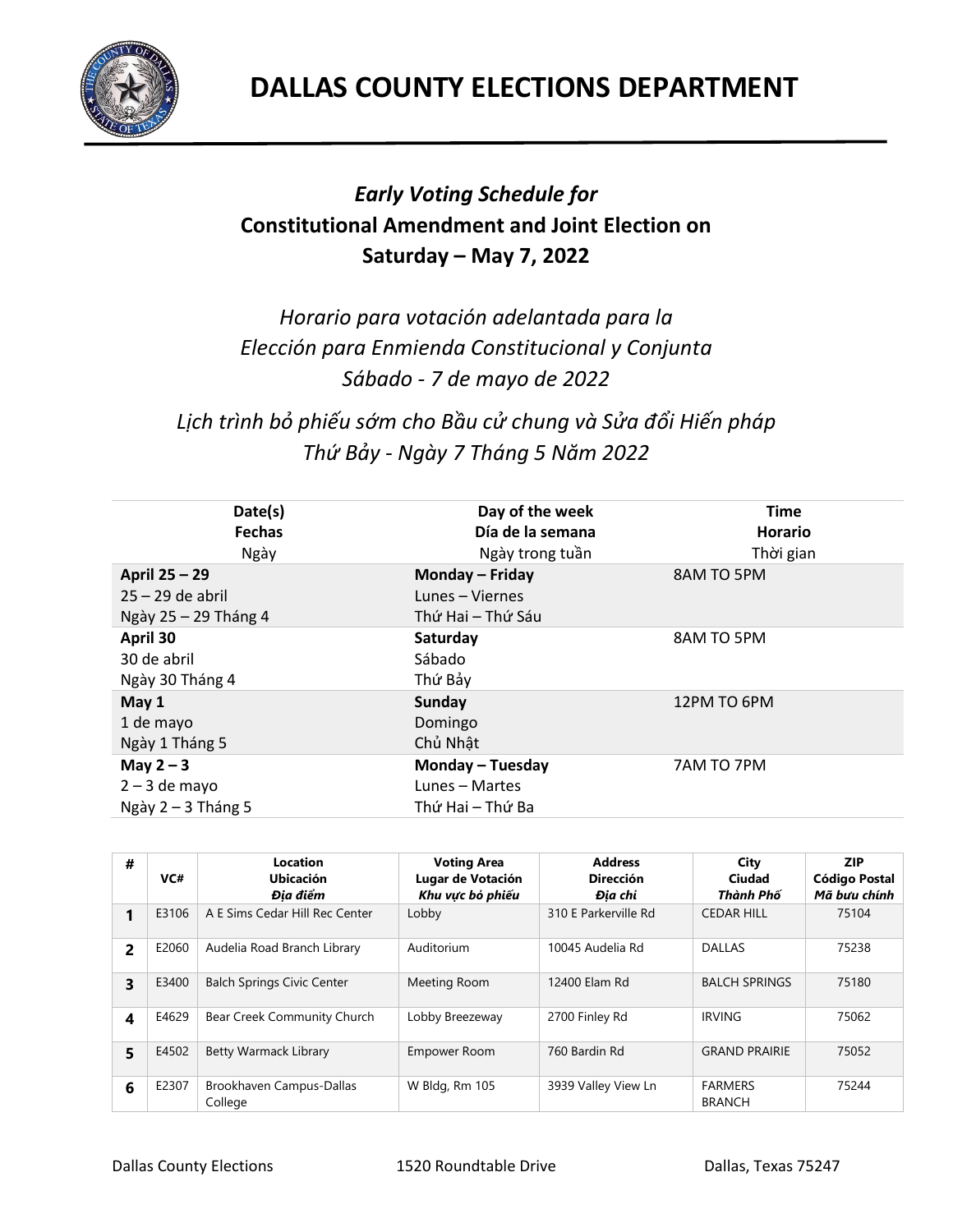| #              | VC#   | Location<br><b>Ubicación</b><br>Địa điểm | <b>Voting Area</b><br>Lugar de Votación<br>Khu vực bỏ phiếu | <b>Address</b><br><b>Dirección</b><br>Địa chỉ | <b>City</b><br>Ciudad<br>Thành Phố | <b>ZIP</b><br><b>Código Postal</b><br>Mã bưu chính |
|----------------|-------|------------------------------------------|-------------------------------------------------------------|-----------------------------------------------|------------------------------------|----------------------------------------------------|
| $\overline{7}$ | E3072 | Cedar Valley Campus-Dallas<br>College    | <b>Rm M105</b>                                              | 3030 N Dallas Ave                             | LANCASTER                          | 75134                                              |
| 8              | E4300 | Cockrell Hill City Hall                  |                                                             | 4125 West Clarendon                           | <b>COCKRELL HILL</b>               | 75211                                              |
| 9              | E2805 | Coppell Town Center                      | Atrium                                                      | 255 E Parkway Blvd                            | COPPELL                            | 75019                                              |
| 10             | E0003 | <b>Crosby Recreation Center</b>          | Elm Fork Room                                               | 1610 E Crosby Rd                              | CARROLLTON                         | 75006                                              |
| 11             | E0004 | Dallas County Elections Dept             | <b>Vote Center</b>                                          | 1460 Round Table Dr.                          | <b>DALLAS</b>                      | 75247                                              |
| 12             | E3605 | Disciple Central Comm Church             | Youth Room 104                                              | 901 N Polk St                                 | <b>DESOTO</b>                      | 75115                                              |
| 13             | E3202 | Duncanville Library                      | <b>MTG RM 1-3</b>                                           | 201 James Collins Blyd                        | <b>DUNCANVILLE</b>                 | 75116                                              |
| 14             | E1303 | Eastfield Campus-Dallas College          | C Building Lobby                                            | 3737 Motley Dr                                | <b>MESQUITE</b>                    | 75150                                              |
| 15             | E3007 | El Centro Campus-Dallas College          | C Bldg, Student<br>Center                                   | 801 Main St                                   | <b>DALLAS</b>                      | 75202                                              |
| 16             | E2305 | Farmers Branch Manske Library            | Meeting Room                                                | 13613 Webb Chapel Rd                          | <b>FARMERS</b><br><b>BRANCH</b>    | 75234                                              |
| 17             | E1301 | <b>Florence Recreation Center</b>        | <b>Event Center</b>                                         | 2501 Whitson Way                              | <b>MESQUITE</b>                    | 75150                                              |
| 18             | E2052 | Fretz Park Library                       | <b>Black Box Theater</b>                                    | 6990 Belt Line Rd                             | <b>DALLAS</b>                      | 75254                                              |
| 19             | E3064 | Friendship West Baptist Church           | <b>Banquet Hall Foyer</b>                                   | 2020 W Wheatland Rd                           | <b>DALLAS</b>                      | 75232                                              |
| 20             | E1708 | Garland Center-Dallas College            | Conference Room<br>A/B/C                                    | 675 W Walnut St                               | GARLAND                            | 75040                                              |
| 21             | E3008 | George L. Allen Sr. Courts Bldg          | Main Lobby                                                  | 600 Commerce St                               | <b>DALLAS</b>                      | 75202                                              |
| 22             | E4086 | Grauwyler Park Recreation Center         | Gym B                                                       | 7780 Harry Hines Blvd                         | <b>DALLAS</b>                      | 75235                                              |
| 23             | E1116 | Harry Stone Recreation Center            | Multi-Purpose Room<br>104                                   | 2403 Millmar Dr                               | <b>DALLAS</b>                      | 75228                                              |
| 24             | E3073 | Highland Hills Library                   | Auditorium                                                  | 6200 Bonnie View Rd                           | <b>DALLAS</b>                      | 75241                                              |
| 25             | E2226 | Highland Park ISD Admin Bldg.            | Boardroom                                                   | 7015 Westchester Dr                           | <b>DALLAS</b>                      | 75205                                              |
| 26             | E3950 | Hutchins City Hall                       | Council Chambers                                            | 321 N Main Street                             | <b>HUTCHINS</b>                    | 75141                                              |
| 27             | E4642 | Irving Arts Center                       | Suite 200                                                   | 3333 N Macarthur                              | <b>IRVING</b>                      | 75062                                              |
| 28             | E4607 | Irving City Hall                         | Main Lobby                                                  | 825 W Irving Blvd                             | <b>IRVING</b>                      | 75060                                              |
| 29             | E2407 | Josey Ranch Lake Library                 | Meeting Room                                                | 1700 Keller Springs Rd                        | CARROLLTON                         | 75006                                              |
| 30             | E3309 | Lakeside Activity Center                 | Large Room                                                  | 101 Holley Park Dr                            | <b>MESQUITE</b>                    | 75149                                              |
| 31             | E3809 | Lancaster Veterans Memorial<br>Library   | Meeting Room                                                | 1600 Veterans Memorial<br>Pkwy                | LANCASTER                          | 75134                                              |
| 32             | E1052 | Lochwood Branch Library                  | Classrooms 1 & 2                                            | 11221 Lochwood Blvd                           | <b>DALLAS</b>                      | 75218                                              |
| 33             | E2005 | Marsh Lane Baptist Church                | Fellowship Hall                                             | 10716 Marsh Ln                                | <b>DALLAS</b>                      | 75229                                              |